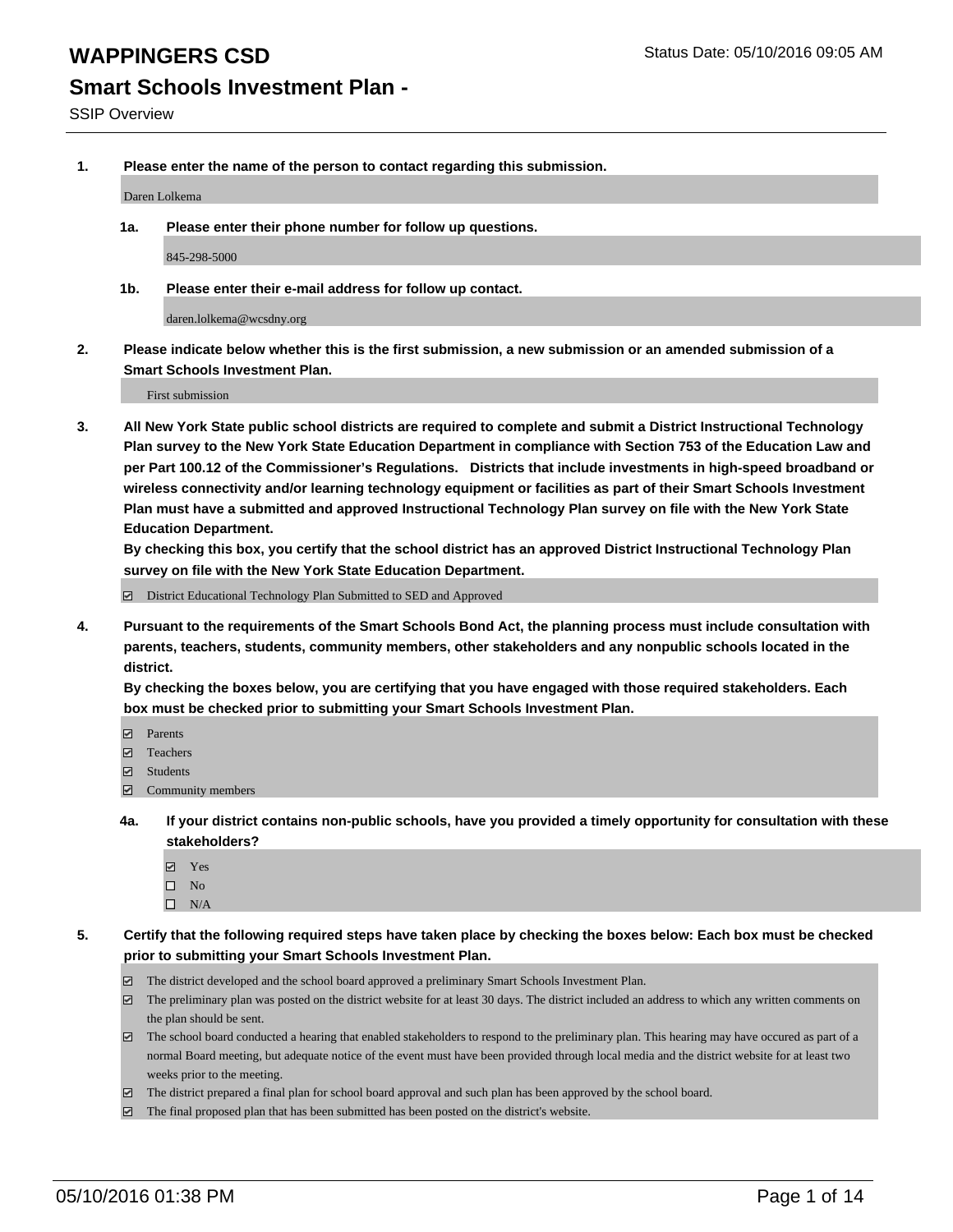SSIP Overview

**5a. Please upload the proposed Smart Schools Investment Plan (SSIP) that was posted on the district's website. Note that this should be different than your recently submitted Educational Technology Survey. The Final SSIP, as approved by the School Board, should also be posted on the website and remain there during the course of the projects contained therein.**

SSBA Implementation Plan 122142015.pdf

**6. Please enter an estimate of the total number of students and staff that will benefit from this Smart Schools Investment Plan based on the cumulative projects submitted to date.**

13,000

**7. An LEA/School District may partner with one or more other LEA/School Districts to form a consortium to pool Smart Schools Bond Act funds for a project that meets all other Smart School Bond Act requirements. Each school district participating in the consortium will need to file an approved Smart Schools Investment Plan for the project and submit a signed Memorandum of Understanding that sets forth the details of the consortium including the roles of each respective district.**

 $\Box$  The district plans to participate in a consortium to partner with other school district(s) to implement a Smart Schools project.

**8. Please enter the name and 6-digit SED Code for each LEA/School District participating in the Consortium.**

| Partner LEA/District | <b>ISED BEDS Code</b> |
|----------------------|-----------------------|
| (No Response)        | (No Response)         |

**9. Please upload a signed Memorandum of Understanding with all of the participating Consortium partners.**

(No Response)

**10. Your district's Smart Schools Bond Act Allocation is:**

\$5,327,266

**11. Enter the budget sub-allocations by category that you are submitting for approval at this time. If you are not budgeting SSBA funds for a category, please enter 0 (zero.) If the value entered is \$0, you will not be required to complete that survey question.**

|                                       | Sub-<br>Allocations |
|---------------------------------------|---------------------|
| School Connectivity                   | 0                   |
| Connectivity Projects for Communities |                     |
| <b>Classroom Technology</b>           | 963,120             |
| Pre-Kindergarten Classrooms           | $\Omega$            |
| Replace Transportable Classrooms      | O                   |
| High-Tech Security Features           | 550,000             |
| Totals:                               | 1,513,120.00        |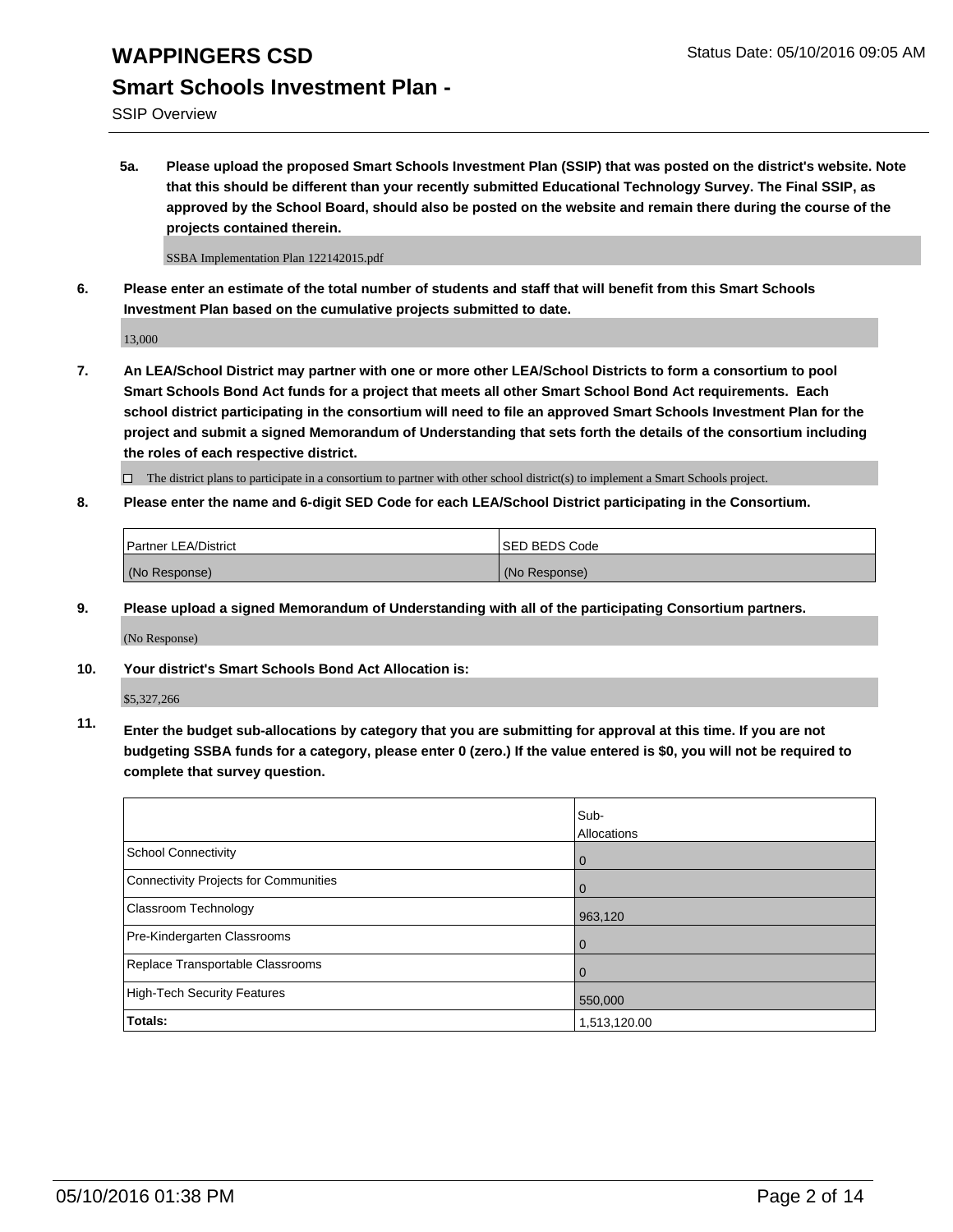School Connectivity

- **1. In order for students and faculty to receive the maximum benefit from the technology made available under the Smart Schools Bond Act, their school buildings must possess sufficient connectivity infrastructure to ensure that devices can be used during the school day. Smart Schools Investment Plans must demonstrate that:**
	- **sufficient infrastructure that meets the Federal Communications Commission's 100 Mbps per 1,000 students standard currently exists in the buildings where new devices will be deployed, or**
	- **is a planned use of a portion of Smart Schools Bond Act funds, or**
	- **is under development through another funding source.**

**Smart Schools Bond Act funds used for technology infrastructure or classroom technology investments must increase the number of school buildings that meet or exceed the minimum speed standard of 100 Mbps per 1,000 students and staff within 12 months. This standard may be met on either a contracted 24/7 firm service or a "burstable" capability. If the standard is met under the burstable criteria, it must be:**

**1. Specifically codified in a service contract with a provider, and**

**2. Guaranteed to be available to all students and devices as needed, particularly during periods of high demand, such as computer-based testing (CBT) periods.**

**Please describe how your district already meets or is planning to meet this standard within 12 months of plan submission.**

(No Response)

- **1a. If a district believes that it will be impossible to meet this standard within 12 months, it may apply for a waiver of this requirement, as described on the Smart Schools website. The waiver must be filed and approved by SED prior to submitting this survey.**
	- □ By checking this box, you are certifying that the school district has an approved waiver of this requirement on file with the New York State Education Department.
- **2. Connectivity Speed Calculator (Required)**

|                         | Number of<br>Students | Multiply by<br>100 Kbps | Divide by 1000 Current Speed<br>to Convert to<br>Required<br>Speed in Mb | lin Mb           | Expected<br>Speed to be<br>Attained Within   Required<br>12 Months | <b>Expected Date</b><br>l When<br>Speed Will be<br>l Met |
|-------------------------|-----------------------|-------------------------|--------------------------------------------------------------------------|------------------|--------------------------------------------------------------------|----------------------------------------------------------|
| <b>Calculated Speed</b> | (No<br>Response)      | (No Response)           | (No<br>Response)                                                         | (No<br>Response) | (No<br>Response)                                                   | l (No<br>Response)                                       |

### **3. Briefly describe how you intend to use Smart Schools Bond Act funds for high-speed broadband and/or wireless connectivity projects in school buildings.**

(No Response)

**4. Briefly describe the linkage between the district's District Instructional Technology Plan and the proposed projects. (There should be a link between your response to this question and your response to Question 1 in Part E. Curriculum and Instruction "What are the district's plans to use digital connectivity and technology to improve teaching and learning?)**

(No Response)

**5. If the district wishes to have students and staff access the Internet from wireless devices within the school building, or in close proximity to it, it must first ensure that it has a robust Wi-Fi network in place that has sufficient bandwidth to meet user demand.**

**Please describe how you have quantified this demand and how you plan to meet this demand.**

(No Response)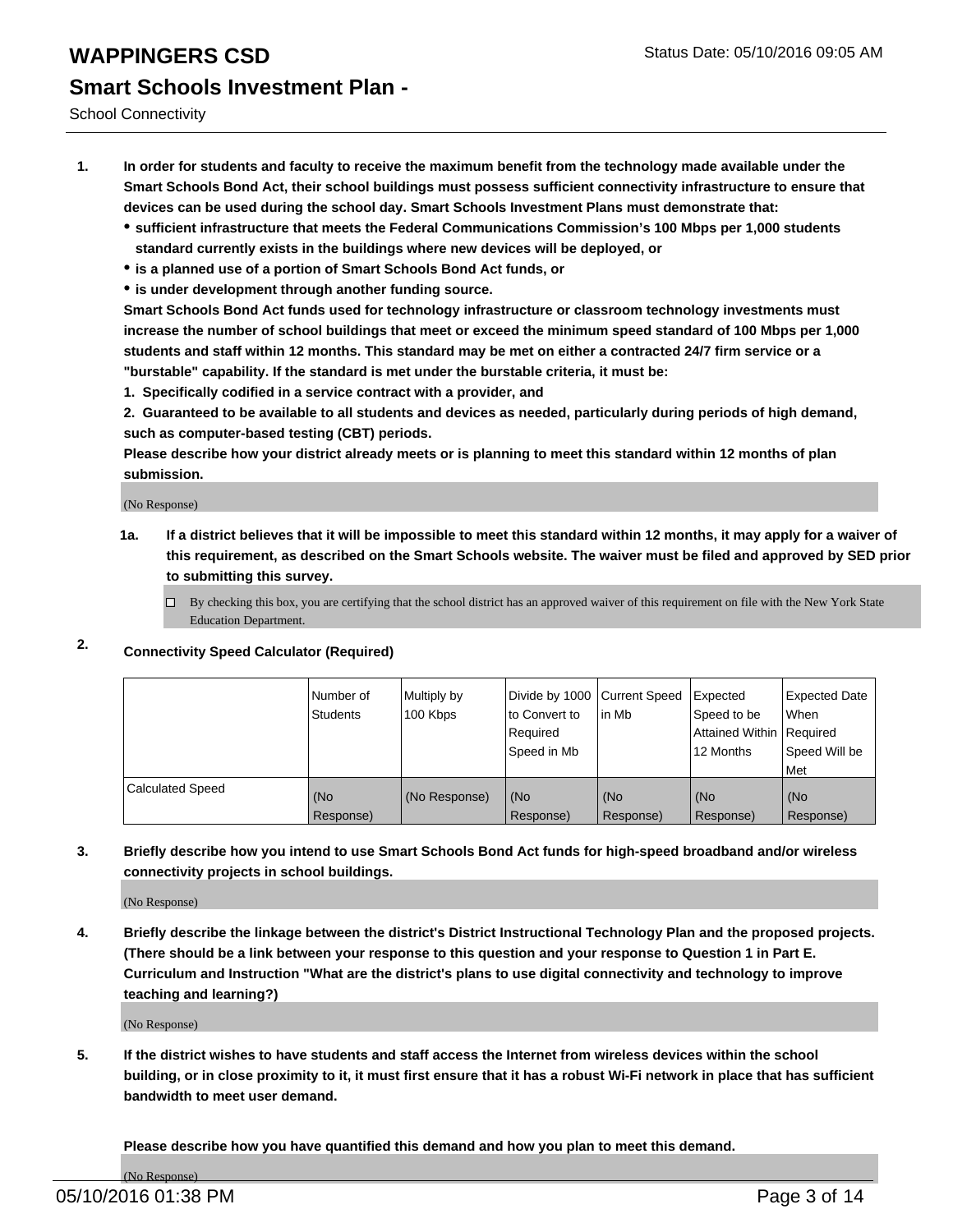# **Smart Schools Investment Plan -**

School Connectivity

**6. As indicated on Page 5 of the guidance, the Office of Facilities Planning will have to conduct a preliminary review of all capital projects, including connectivity projects.**

| <b>Project Number</b> |  |
|-----------------------|--|
| (No Response)         |  |

**7. Certain high-tech security and connectivity infrastructure projects may be eligible for an expedited review process as determined by the Office of Facilities Planning.**

**Was your project deemed eligible for streamlined review?**

No

**8. Include the name and license number of the architect or engineer of record.**

| <sup>1</sup> Name | l License Number |
|-------------------|------------------|
| (No Response)     | (No Response)    |

**9. If you are submitting an allocation for School Connectivity complete this table. Note that the calculated Total at the bottom of the table must equal the Total allocation for this category that you entered in the SSIP Overview overall budget.** 

|                                            | Sub-          |
|--------------------------------------------|---------------|
|                                            | Allocation    |
| Network/Access Costs                       | (No Response) |
| <b>Outside Plant Costs</b>                 | (No Response) |
| School Internal Connections and Components | (No Response) |
| <b>Professional Services</b>               | (No Response) |
| Testing                                    | (No Response) |
| <b>Other Upfront Costs</b>                 | (No Response) |
| <b>Other Costs</b>                         | (No Response) |
| Totals:                                    |               |

| Select the allowable expenditure | Item to be purchased | Quantity      | Cost per Item | <b>Total Cost</b> |
|----------------------------------|----------------------|---------------|---------------|-------------------|
| type.                            |                      |               |               |                   |
| Repeat to add another item under |                      |               |               |                   |
| each type.                       |                      |               |               |                   |
| (No Response)                    | (No Response)        | (No Response) | (No Response) | (No Response)     |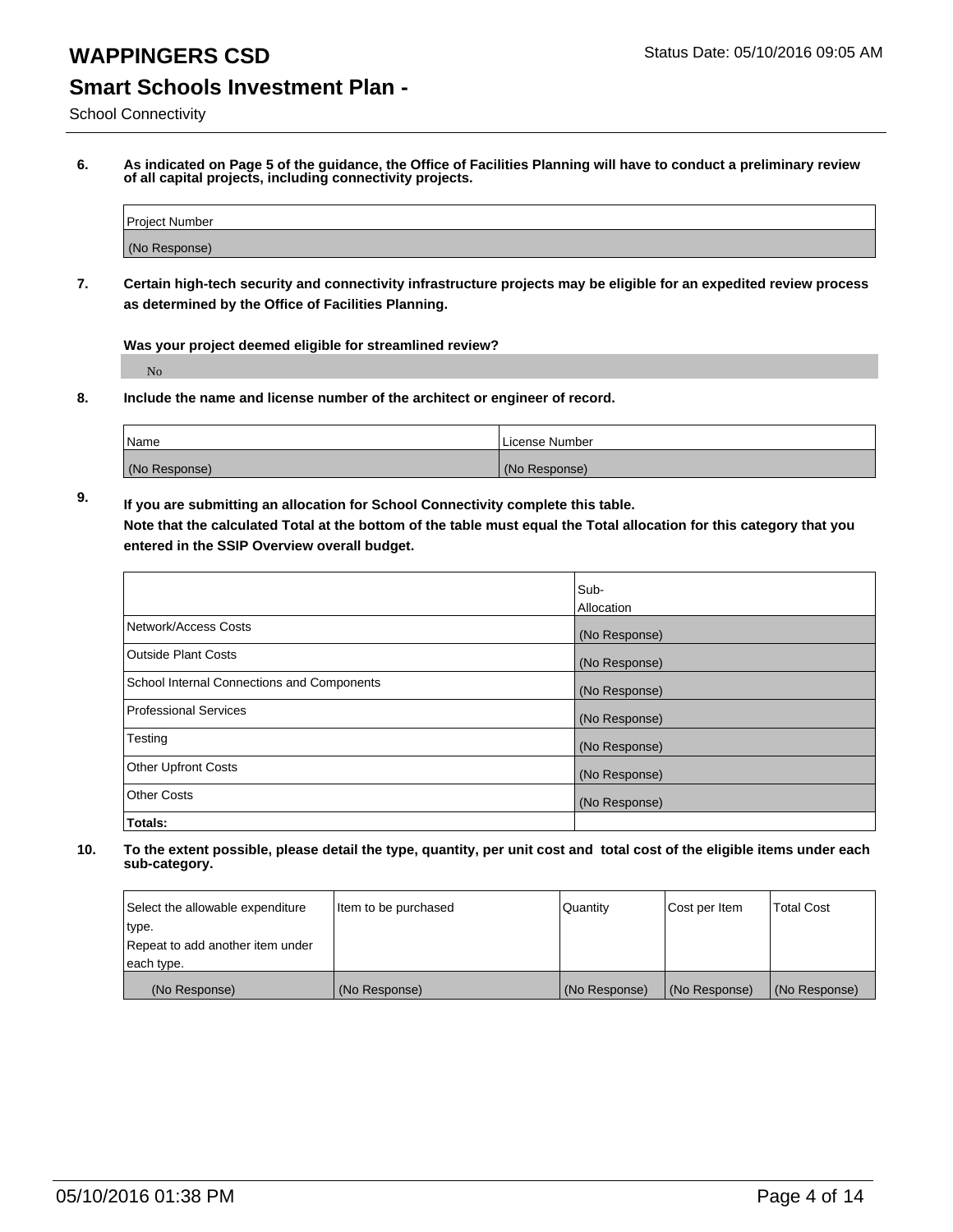## **WAPPINGERS CSD** Status Date: 05/10/2016 09:05 AM

### **Smart Schools Investment Plan -**

Community Connectivity (Broadband and Wireless)

**1. Briefly describe how you intend to use Smart Schools Bond Act funds for high-speed broadband and/or wireless connectivity projects in the community.**

(No Response)

**2. Please describe how the proposed project(s) will promote student achievement and increase student and/or staff access to the Internet in a manner that enhances student learning and/or instruction outside of the school day and/or school building.**

(No Response)

**3. Community connectivity projects must comply with all the necessary local building codes and regulations (building and related permits are not required prior to plan submission).**

 $\Box$  I certify that we will comply with all the necessary local building codes and regulations.

**4. Please describe the physical location of the proposed investment.**

(No Response)

**5. Please provide the initial list of partners participating in the Community Connectivity Broadband Project, along with their Federal Tax Identification (Employer Identification) number.**

| <b>Project Partners</b> | I Federal ID # |
|-------------------------|----------------|
| (No Response)           | (No Response)  |

**6. If you are submitting an allocation for Community Connectivity, complete this table.**

**Note that the calculated Total at the bottom of the table must equal the Total allocation for this category that you entered in the SSIP Overview overall budget.**

|                             | Sub-Allocation |
|-----------------------------|----------------|
| Network/Access Costs        | (No Response)  |
| <b>Outside Plant Costs</b>  | (No Response)  |
| <b>Tower Costs</b>          | (No Response)  |
| Customer Premises Equipment | (No Response)  |
| Professional Services       | (No Response)  |
| Testing                     | (No Response)  |
| <b>Other Upfront Costs</b>  | (No Response)  |
| Other Costs                 | (No Response)  |
| Totals:                     |                |

| Select the allowable expenditure | Item to be purchased | l Quantitv    | Cost per Item | <b>Total Cost</b> |
|----------------------------------|----------------------|---------------|---------------|-------------------|
| type.                            |                      |               |               |                   |
| Repeat to add another item under |                      |               |               |                   |
| each type.                       |                      |               |               |                   |
| (No Response)                    | (No Response)        | (No Response) | (No Response) | (No Response)     |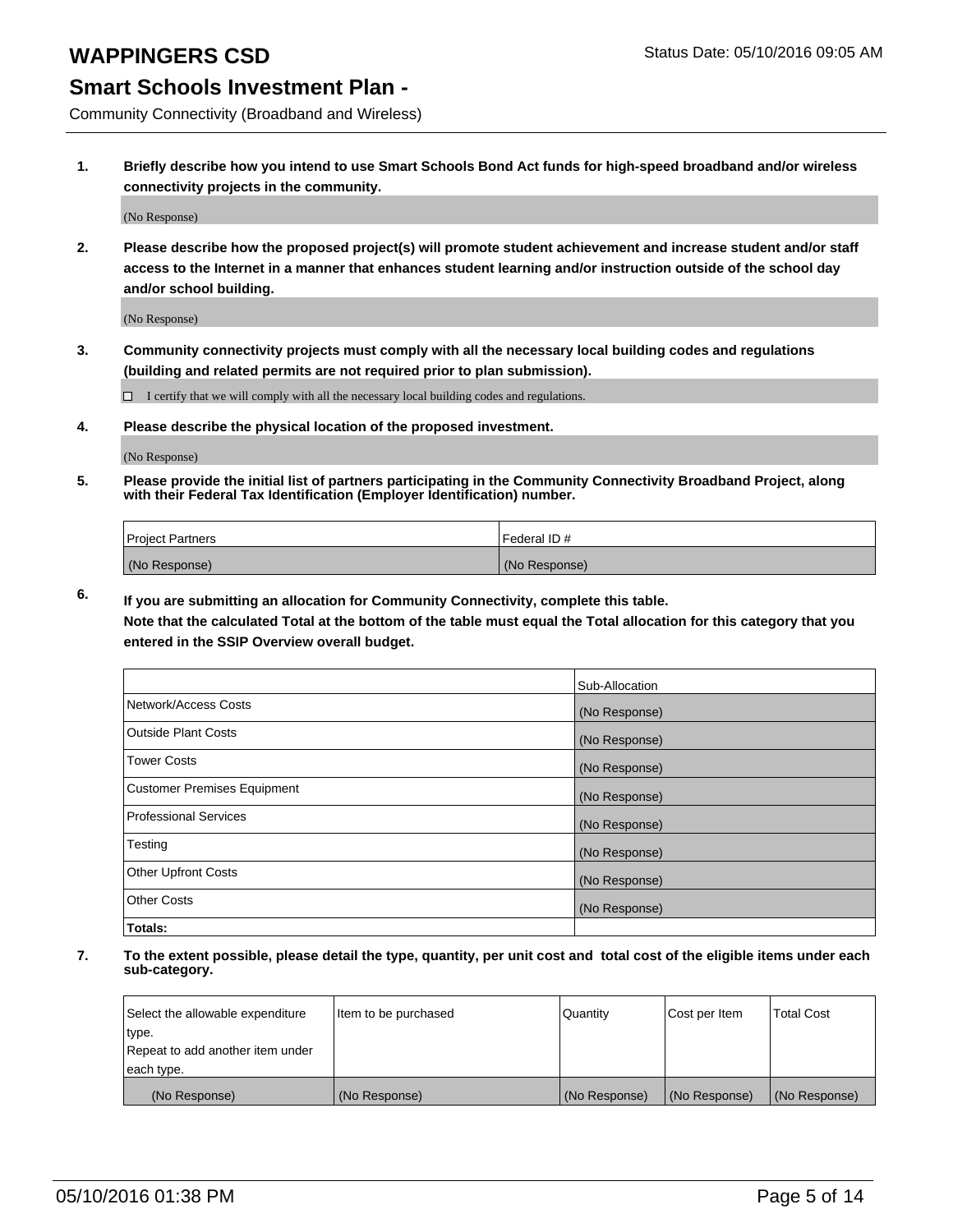### Classroom Learning Technology

**1. In order for students and faculty to receive the maximum benefit from the technology made available under the Smart Schools Bond Act, their school buildings must possess sufficient connectivity infrastructure to ensure that devices can be used during the school day. Smart Schools Investment Plans must demonstrate that sufficient infrastructure that meets the Federal Communications Commission's 100 Mbps per 1,000 students standard currently exists in the buildings where new devices will be deployed, or is a planned use of a portion of Smart Schools Bond Act funds, or is under development through another funding source.**

**Smart Schools Bond Act funds used for technology infrastructure or classroom technology investments must increase the number of school buildings that meet or exceed the minimum speed standard of 100 Mbps per 1,000 students and staff within 12 months. This standard may be met on either a contracted 24/7 firm service or a "burstable" capability. If the standard is met under the burstable criteria, it must be:**

**1. Specifically codified in a service contract with a provider, and**

**2. Guaranteed to be available to all students and devices as needed, particularly during periods of high demand, such as computer-based testing (CBT) periods.**

**Please describe how your district already meets or is planning to meet this standard within 12 months of plan submission.**

All of our schools are connected together via a high speed fiber network. This network is maintained by Lightower Fiber Networks. The district is contracted via our local BOCES at specific bandwidth rates that meets the needs of our current population (Our supply is greater than the demand). All of our schools are equipped with core switches that are 10 GB capable, should we require additional bandwidth to our schools we will simply order additional bandwidth via our contract with Lightower Fiber Networks.

### **1a. If a district believes that it will be impossible to meet this standard within 12 months, it may apply for a waiver of this requirement, as described on the Smart Schools website. The waiver must be filed and approved by SED prior to submitting this survey.**

 $\Box$  By checking this box, you are certifying that the school district has an approved waiver of this requirement on file with the New York State Education Department.

### **2. Connectivity Speed Calculator (Required)**

|                         | INumber of<br>Students | Multiply by<br>100 Kbps | Ito Convert to<br>Reauired<br>Speed in Mb | Divide by 1000 Current Speed Expected<br>lin Mb | Speed to be<br>Attained Within   Required<br>12 Months | <b>Expected Date</b><br>l When<br>Speed Will be |
|-------------------------|------------------------|-------------------------|-------------------------------------------|-------------------------------------------------|--------------------------------------------------------|-------------------------------------------------|
|                         |                        |                         |                                           |                                                 |                                                        | l Met                                           |
| <b>Calculated Speed</b> | 11.100                 | 1.110.000               | 1110                                      | 1110                                            | 1110                                                   | 03/17/2016                                      |

**3. If the district wishes to have students and staff access the Internet from wireless devices within the school building, or in close proximity to it, it must first ensure that it has a robust Wi-Fi network in place that has sufficient bandwidth to meet user demand.**

**Please describe how you have quantified this demand and how you plan to meet this demand.**

Our district maintains a Cisco based WIFI solution which includes sufficient capacity at this time. This system is in place in all school buildings, but is expandable should we decide we need additional capacity.

**4. All New York State public school districts are required to complete and submit an Instructional Technology Plan survey to the New York State Education Department in compliance with Section 753 of the Education Law and per Part 100.12 of the Commissioner's Regulations.**

**Districts that include educational technology purchases as part of their Smart Schools Investment Plan must have a submitted and approved Instructional Technology Plan survey on file with the New York State Education Department.**

By checking this box, you are certifying that the school district has an approved Instructional Technology Plan survey on file with the New York State Education Department.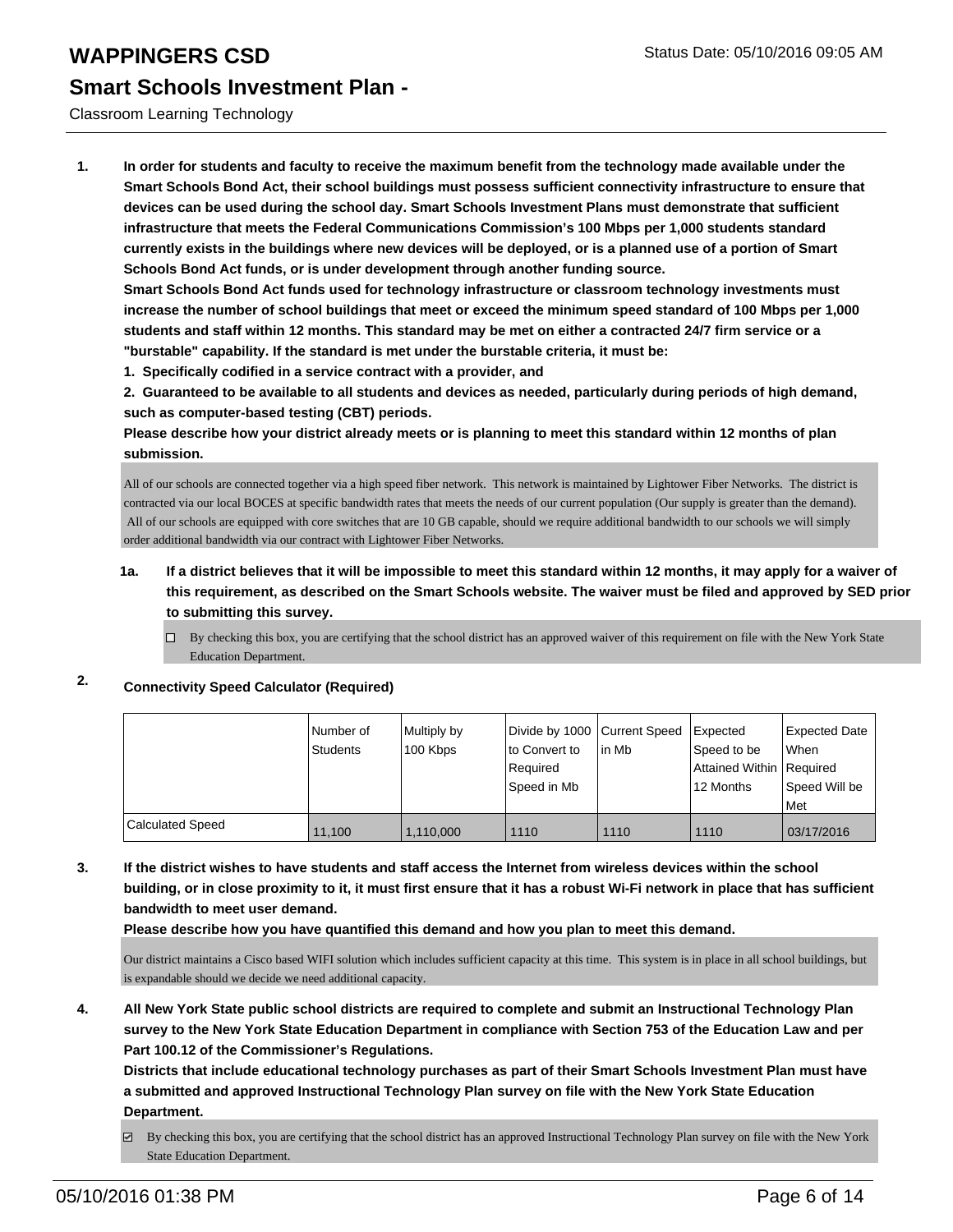### Classroom Learning Technology

**5. Describe the devices you intend to purchase and their compatibility with existing or planned platforms or systems. Specifically address the adequacy of each facility's electrical, HVAC and other infrastructure necessary to install and support the operation of the planned technology.**

Under this submission we are looking to ensure that we have Interactive Whiteboards and Displays In Every Classroom

- In May of 2015, the district conducted a classroom survey that identified 141 classrooms which still lacked interactive display technology in the front of the classroom.
- The SSBAC has reached consensus that we need to provide equitable access to this technology in every classroom. The district also realizes that we have a large number of classrooms where the existing technology is no longer functioning.

The Wappingers CSD SSBA Committee recommends we allocate \$900,000 (Budgetary figure based on 200 classrooms X \$4500 / classroom) of the SSBA funds to acquire interactive whiteboards and other display technology to ensure that all classrooms haveadequate and equitable instructional technology resources in each classroom.

Electric Supply already exists at the front of every classroom. If for some reason it is deemed inadequate we will have our facilities department add an electrical outlet.

- **6. Describe how the proposed technology purchases will:**
	- **> enhance differentiated instruction;**
	- **> expand student learning inside and outside the classroom;**
	- **> benefit students with disabilities and English language learners; and**
	- **> contribute to the reduction of other learning gaps that have been identified within the district.**

**The expectation is that districts will place a priority on addressing the needs of students who struggle to succeed in a rigorous curriculum. Responses in this section should specifically address this concern and align with the district's Instructional Technology Plan (in particular Question 2 of E. Curriculum and Instruction: "Does the district's instructional technology plan address the needs of students with disabilities to ensure equitable access to instruction, materials and assessments?" and Question 3 of the same section: "Does the district's instructional technology plan address the provision of assistive technology specifically for students with disabilities to ensure access to and participation in the general curriculum?"**

Availability: The WCSD strives for equity among departments, schools and students. To ensure that all learners have access to technology, the Technology Support Services staff and the Director of Technology, Testing and Assessment work cooperatively with principals, departmental coordinators, special education coordinators and administrators to balance the needs of our schools.

Unfortunately we have not been able to fully integrate interactive display technology in our schools due to lack of funding. With the SSBA funds we have a great opportunity to remedy this situation. Lessons are enhanced via multimedia rich presentation through the use of these tools. These visually rich lessons assist all learners in better understanding the context and content of the curriculum.

Display technology will allow our classrooms to perform instant video conferences with other classrooms and places beyond our district. We have recently created technology enhanced lessons in K-6 classrooms that include units where presenters in one class will conference with another class in another building so that they can learn from their peers (a goal of one of our technology enhanced units). Not all classes can currently perform this activity due to the lack of technology in the class.

The addition of interactive touch displays will create new opportunities for differentiated instruction. The software included with these devices provides multimedia based interactive lessons that promote multi-modal methods of teaching to the understanding of the material. In addition these displays can be used in centers based learning and small selective group project work.

ELL, and Students with Disabilities will also benefit greatly from the addition of this classroom techology. The multi-modal learning experiences that this technology supports will bring additional opportunities to these learners. With this technology, learning is aided by media rich lessons, which are fully interactive which help students who are language deficient or who have a disability overcome some of the obstacles they may face in a classroom without this technology.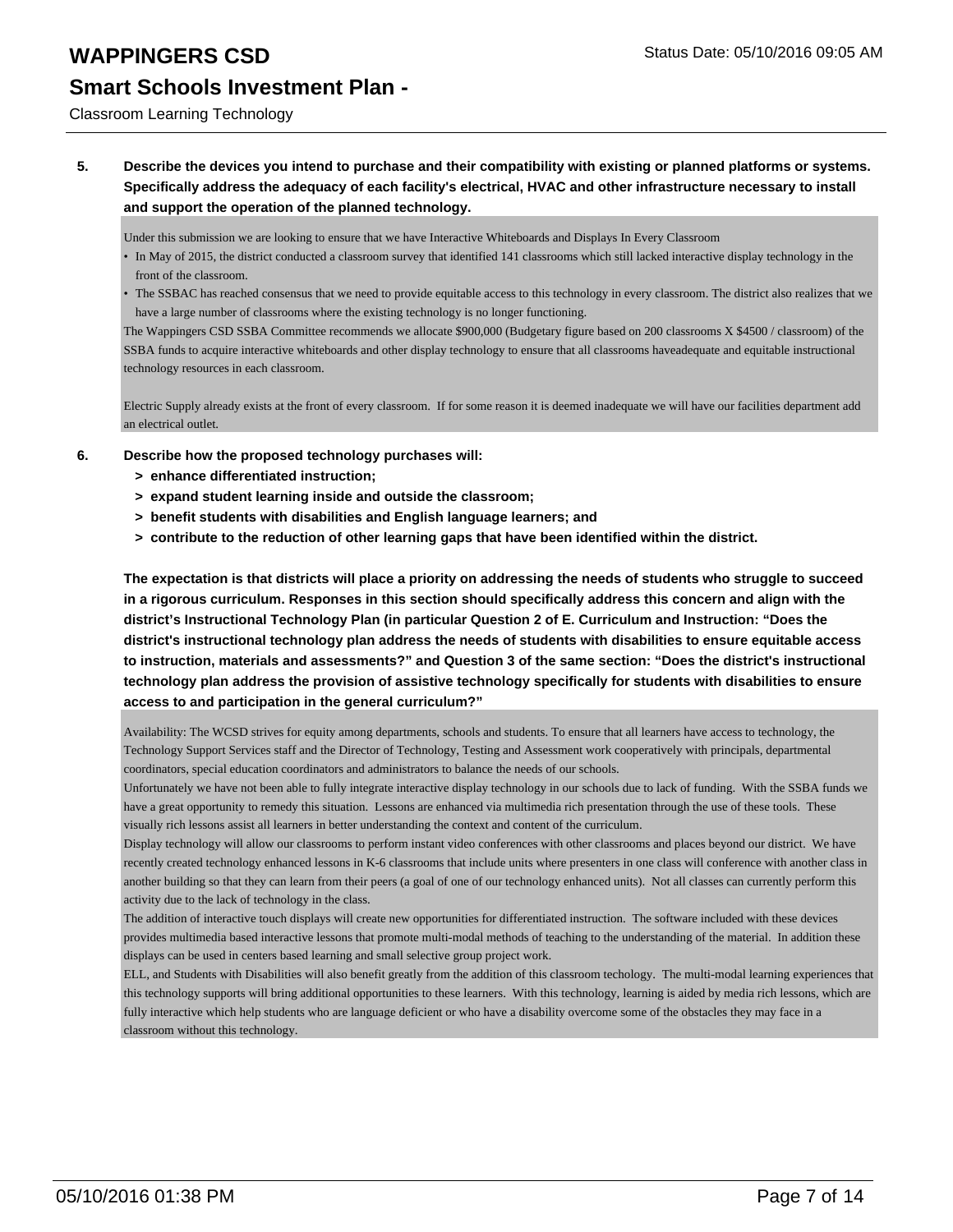Classroom Learning Technology

### **7. Where appropriate, briefly describe how the proposed technology purchases will enhance ongoing communication with parents and other stakeholders and help the district facilitate technology-based regional partnerships, including distance learning and other efforts.**

Display technology will allow our classrooms to perform instant video conferences with other classrooms and places beyond our district. We have recently created technology enhanced lessons in K-6 classrooms that include units where presenters in one class will conference with another class in another building so that they can learn from their peers (a goal of one of our technology enhanced units). Not all classes can currently perform this activity due to the lack of technology in the class.

Parents will often question district staff why certain classrooms have technology and others do not. The majority of these comments are typically followed up with comments about how unfair it is for the children in the classes who do not have the same equipment.

**8. Describe the district's plan to provide professional development to ensure that administrators, teachers and staff can employ the technology purchased to enhance instruction successfully.**

**Note: This response should be aligned and expanded upon in accordance with your district's response to Question 1 of F. Professional Development of your Instructional Technology Plan: "Please provide a summary of professional development offered to teachers and staff, for the time period covered by this plan, to support technology to enhance teaching and learning. Please include topics, audience and method of delivery within your summary."**

It is the goal of the WCSD to provide professional development programs for instructional and non-instructional staff that sustains the district technology plan objectives by:

- Continuing to implement the ISTE standards with students, teachers and administrative staff.
- Providing district created on-line resources such as our Technology Tutorial Videos for staff development.
- Continuing to provide in-service training through MLP to district staff members.

Topics include:

- Flipped Classrooms
- Blogging
- Teaching to the use of multiple devices
- Google apps for education
- Data driven instruction
- Document camera, interactive displays, and other peripherals
- iPads and educational Apps
- Professional Learning Networks
- Strategies for supporting Digital Citizenship
- Student productivity & collaboration
- Formative assessments and devices that can support it

Method of Delivery:

- Inservice courses
- Faculty meetings
- Online district created resources
- Professional learning days
- Turn Key training
- Conference based training
- Local District Technology Certification (ACIT)

Audience:

- All Faculty and Staff
- Students via classroom instruction via Technology Integration Specialists
- Parents / Students via online resources
- **9. Districts must contact the SUNY/CUNY teacher preparation program that supplies the largest number of the district's new teachers to request advice on innovative uses and best practices at the intersection of pedagogy and educational technology.**
	- $\boxtimes$  By checking this box, you certify that you have contacted the SUNY/CUNY teacher preparation program that supplies the largest number of your new teachers to request advice on these issues.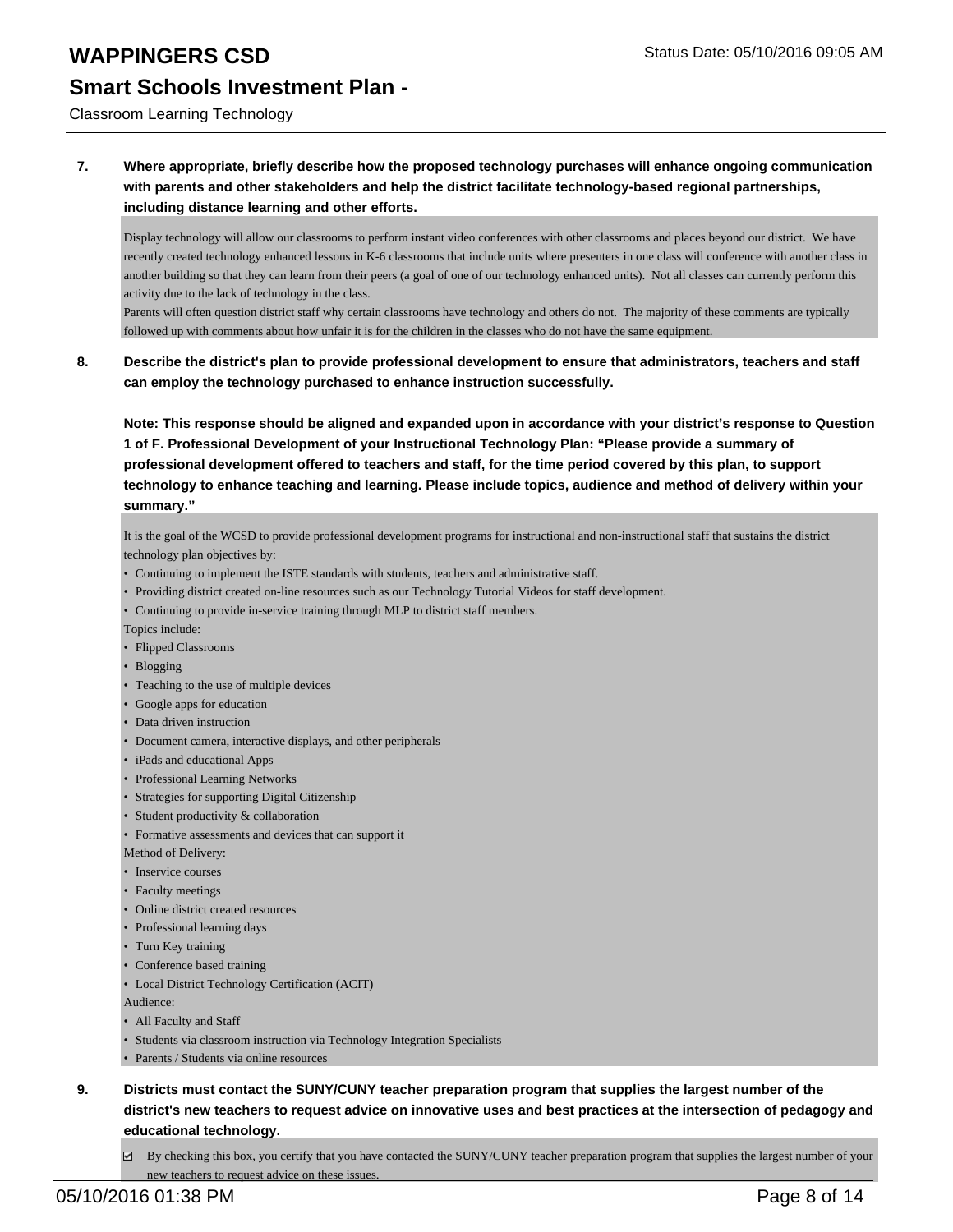# **Smart Schools Investment Plan -**

Classroom Learning Technology

**10. A district whose Smart Schools Investment Plan proposes the purchase of technology devices and other hardware must account for nonpublic schools in the district.**

### **Are there nonpublic schools within your school district?**

- **冈** Yes
- $\square$  No
- **10a. Describe your plan to loan purchased hardware to nonpublic schools within your district. The plan should use your district's nonpublic per-student loan amount calculated below, within the framework of the guidance. Please enter the date by which nonpublic schools must request classroom technology items. Also, specify in your response the devices that the nonpublic schools have requested, as well as in the in the Budget and the Expenditure Table at the end of the page.**

The Wappingers CSD has reached out to the nonpublics located within our district. The four schools are excited to be included in this opportunity (Faith Christian Academy moved out of our district in January 2014 and Spackenkill UFSD is including them in their SSIP per the SSBA nonpublic requirements). We have discussed with them their budget as described in our SSBA implementation plan. For our first implementation plan they are anticipating \$80 / student. We determined this amount based us our plan including \$900,000 for Learning Technology for public schools and \$63120 for P&P schools divided by 12,039 students (public and non-public students which rounds up to \$80 per student.  $(\$900,000 + \$63,120 / 12039$ students  $= $80$ )

The 4 P&P schools are asking for the following technology under this implementation plan:

St Mary's Wappingers: Promethean Active Display Boards

St Mary's Fishkill: Desktops, Chromebooks, Laptops, Smartboards

Saint Denis - Saint Columba School: Chromebooks and Promethean Active Display Board.

Randolph School: Laptops, Chromebooks, Digital Microscopes

**10b. A final Smart Schools Investment Plan cannot be approved until school authorities have adopted regulations specifying the date by which requests from nonpublic schools for the purchase and loan of Smart Schools Bond Act classroom technology must be received by the district.**

 $\overline{\phantom{a}}$ By checking this box, you certify that you have such a plan and associated regulations in place that have been made public.

### **11. Nonpublic Classroom Technology Loan Calculator**

**The Smart Schools Bond Act provides that any Classroom Learning Technology purchases made using Smart Schools funds shall be lent, upon request, to nonpublic schools in the district. However, no school district shall be required to loan technology in amounts greater than the total obtained and spent on technology pursuant to the Smart Schools Bond Act and the value of such loan may not exceed the total of \$250 multiplied by the nonpublic school enrollment in the base year at the time of enactment. See:**

**http://www.p12.nysed.gov/mgtserv/smart\_schools/docs/Smart\_Schools\_Bond\_Act\_Guidance\_04.27.15\_Final.pdf.**

|                                       | 1. Classroom<br>Technology<br>Sub-allocation | 2. Public<br>l Enrollment<br>$(2014-15)$ | l 3. Nonpublic<br><b>Enrollment</b><br>$(2014 - 15)$ | 4. Sum of<br>Public and<br>Nonpublic<br><b>Enrollment</b> | 5. Total Per<br>Pupil Sub-<br>lallocation | 6. Total<br>Nonpublic Loan<br>Amount |
|---------------------------------------|----------------------------------------------|------------------------------------------|------------------------------------------------------|-----------------------------------------------------------|-------------------------------------------|--------------------------------------|
| Calculated Nonpublic Loan<br>l Amount | 963.120                                      | 11.250                                   | 789                                                  | 12.039                                                    | 80                                        | 63.120                               |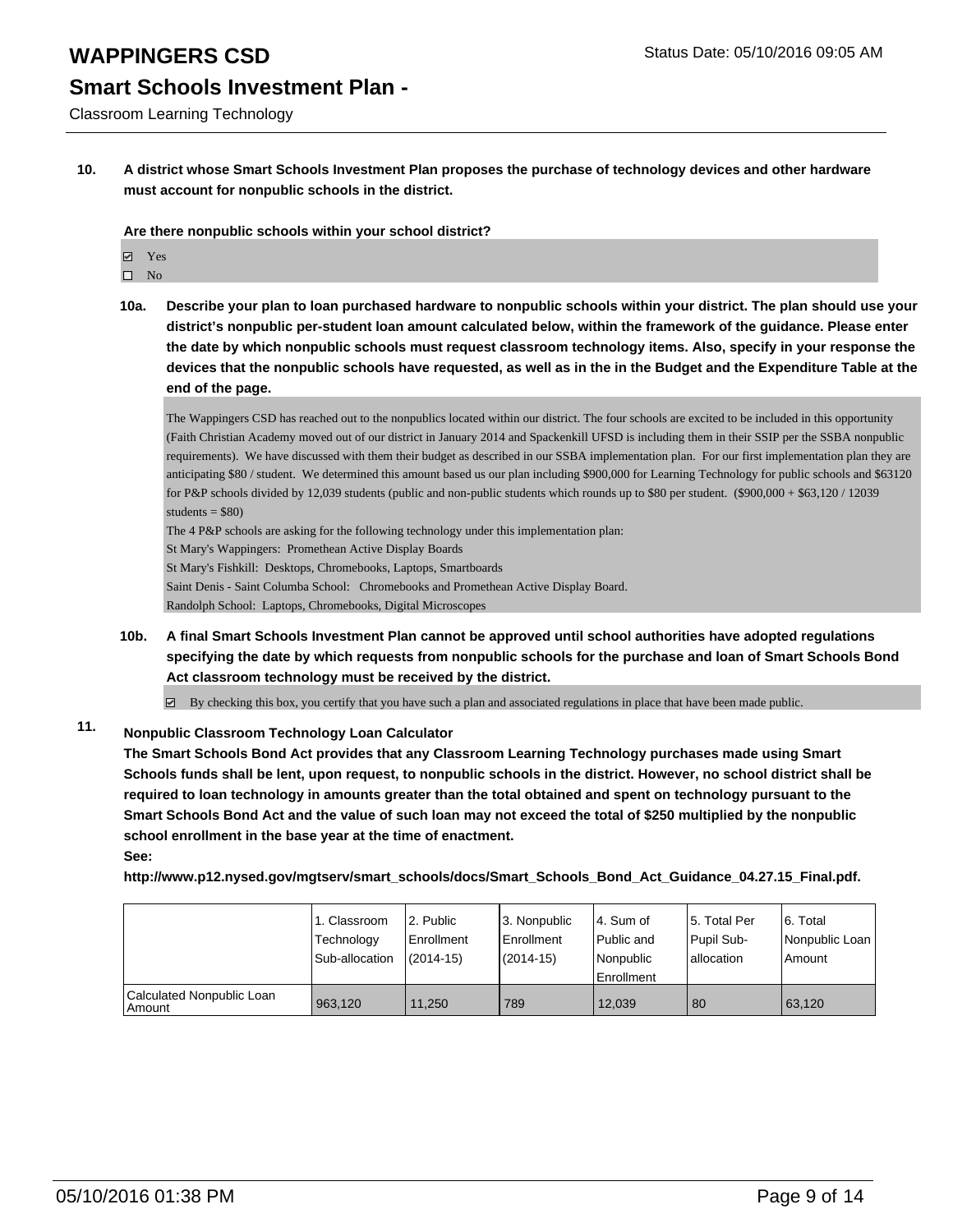Classroom Learning Technology

**12. To ensure the sustainability of technology purchases made with Smart Schools funds, districts must demonstrate a long-term plan to maintain and replace technology purchases supported by Smart Schools Bond Act funds. This sustainability plan shall demonstrate a district's capacity to support recurring costs of use that are ineligible for Smart Schools Bond Act funding such as device maintenance, technical support, Internet and wireless fees, maintenance of hotspots, staff professional development, building maintenance and the replacement of incidental items. Further, such a sustainability plan shall include a long-term plan for the replacement of purchased devices and equipment at the end of their useful life with other funding sources.**

 $\boxdot$  By checking this box, you certify that the district has a sustainability plan as described above.

**13. Districts must ensure that devices purchased with Smart Schools Bond funds will be distributed, prepared for use, maintained and supported appropriately. Districts must maintain detailed device inventories in accordance with generally accepted accounting principles.**

By checking this box, you certify that the district has a distribution and inventory management plan and system in place.

**14. If you are submitting an allocation for Classroom Learning Technology complete this table. Note that the calculated Total at the bottom of the table must equal the Total allocation for this category that you entered in the SSIP Overview overall budget.**

|                         | Sub-Allocation |
|-------------------------|----------------|
| Interactive Whiteboards | 940,500        |
| <b>Computer Servers</b> | (No Response)  |
| Desktop Computers       | 9,300          |
| <b>Laptop Computers</b> | 7,875          |
| Tablet Computers        | (No Response)  |
| <b>Other Costs</b>      | 5,445          |
| Totals:                 | 963,120.00     |

| Select the allowable expenditure<br>type.<br>Repeat to add another item under | Item to be Purchased                       | Quantity | Cost per Item | <b>Total Cost</b> |
|-------------------------------------------------------------------------------|--------------------------------------------|----------|---------------|-------------------|
| each type.<br>Interactive Whiteboards                                         | 70 Inch promethean interactive<br>displays | 200      | 4,500         | 900,000           |
| <b>Desktop Computers</b>                                                      | Dell 9020 Desktop                          | 20       | 465           | 9,300             |
| Interactive Whiteboards                                                       | 70 Inch Promethean                         | 8        | 4,500         | 36,000            |
| <b>Other Costs</b>                                                            | <b>Digital Microscopes</b>                 | 10       | 150           | 1,500             |
| <b>Laptop Computers</b>                                                       | <b>Dell Chromebooks</b>                    | 9        | 208           | 1,875             |
| <b>Laptop Computers</b>                                                       | Dell Laptops                               | 10       | 600           | 6,000             |
| Interactive Whiteboards                                                       | 65 Inch Smart Board                        |          | 4,500         | 4,500             |
| <b>Other Costs</b>                                                            | Nonpublic Loan - Devices TBD               |          | 3,945         | 3,945             |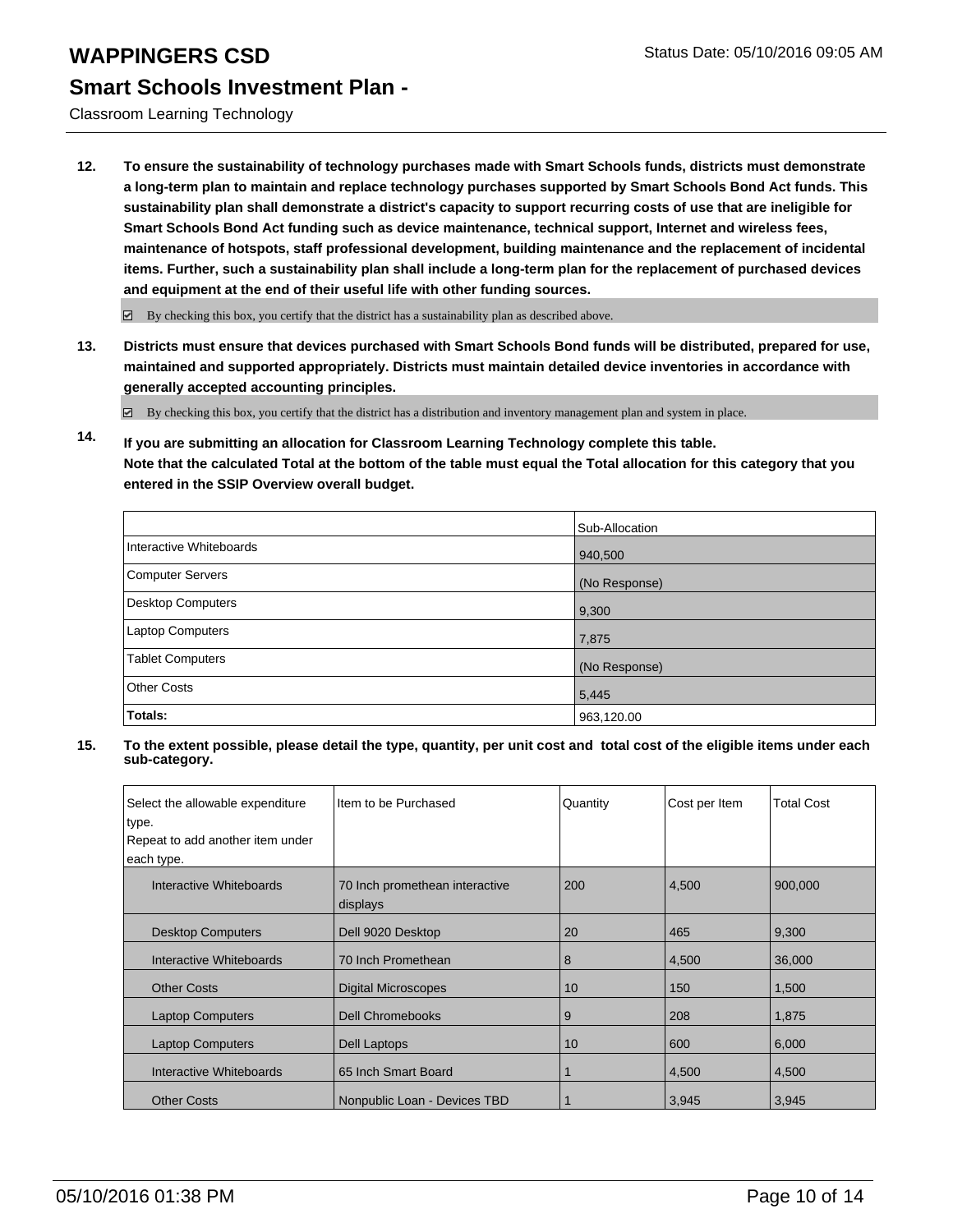### Pre-Kindergarten Classrooms

**1. Provide information regarding how and where the district is currently serving pre-kindergarten students and justify the need for additional space with enrollment projections over 3 years.**

(No Response)

- **2. Describe the district's plan to construct, enhance or modernize education facilities to accommodate prekindergarten programs. Such plans must include:**
	- **Specific descriptions of what the district intends to do to each space;**
	- **An affirmation that pre-kindergarten classrooms will contain a minimum of 900 square feet per classroom;**
	- **The number of classrooms involved;**
	- **The approximate construction costs per classroom; and**
	- **Confirmation that the space is district-owned or has a long-term lease that exceeds the probable useful life of the improvements.**

(No Response)

**3. Smart Schools Bond Act funds may only be used for capital construction costs. Describe the type and amount of additional funds that will be required to support ineligible ongoing costs (e.g. instruction, supplies) associated with any additional pre-kindergarten classrooms that the district plans to add.**

(No Response)

**4. All plans and specifications for the erection, repair, enlargement or remodeling of school buildings in any public school district in the State must be reviewed and approved by the Commissioner. Districts that plan capital projects using their Smart Schools Bond Act funds will undergo a Preliminary Review Process by the Office of Facilities Planning.**

| Project Number |  |
|----------------|--|
| (No Response)  |  |

**5. If you have made an allocation for Pre-Kindergarten Classrooms, complete this table. Note that the calculated Total at the bottom of the table must equal the Total allocation for this category that you**

**entered in the SSIP Overview overall budget.**

|                                          | Sub-Allocation |
|------------------------------------------|----------------|
| Construct Pre-K Classrooms               | (No Response)  |
| Enhance/Modernize Educational Facilities | (No Response)  |
| Other Costs                              | (No Response)  |
| Totals:                                  |                |

| Select the allowable expenditure | Item to be purchased | Quantity      | Cost per Item | <b>Total Cost</b> |
|----------------------------------|----------------------|---------------|---------------|-------------------|
| type.                            |                      |               |               |                   |
| Repeat to add another item under |                      |               |               |                   |
| each type.                       |                      |               |               |                   |
| (No Response)                    | (No Response)        | (No Response) | (No Response) | (No Response)     |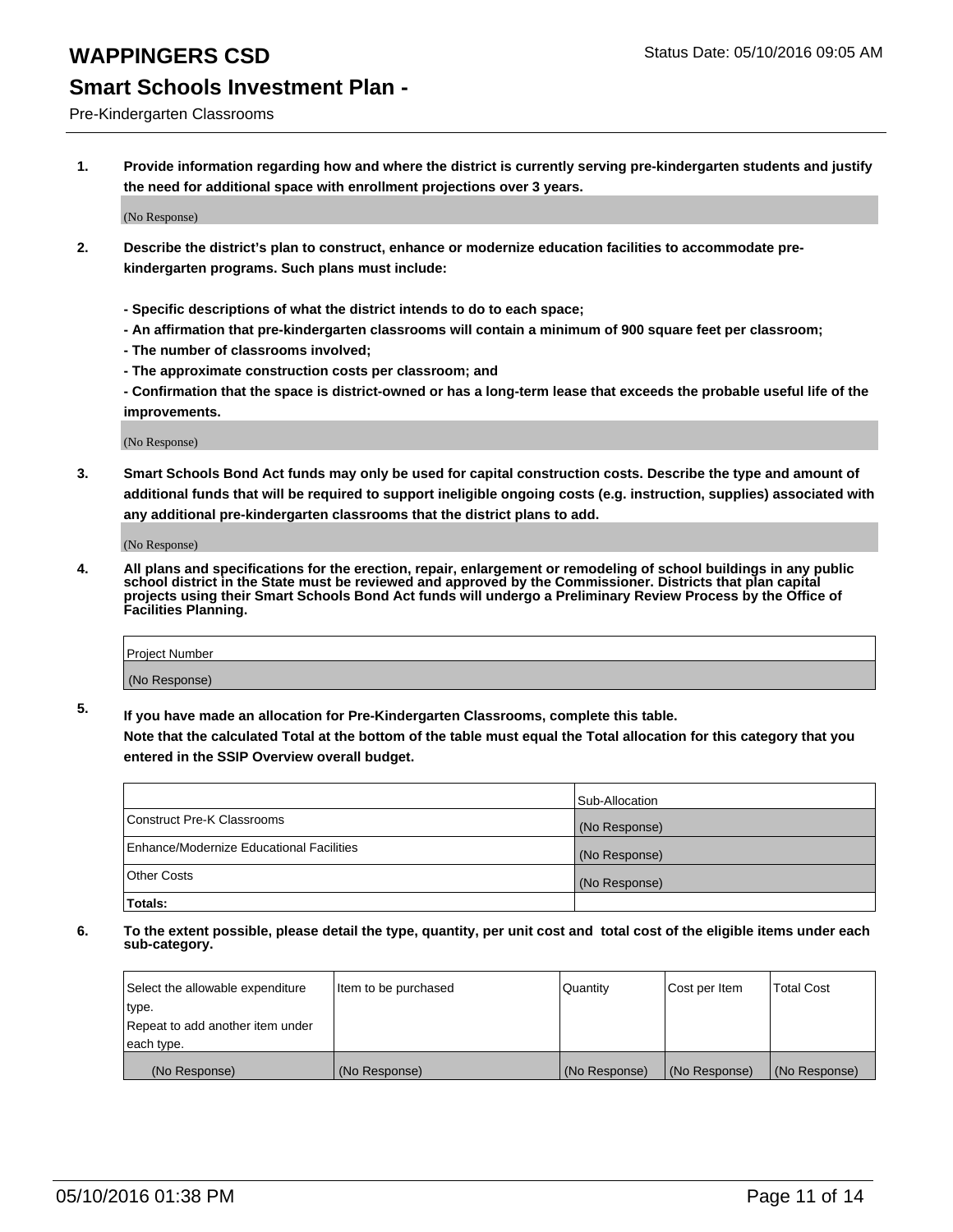## **WAPPINGERS CSD** Status Date: 05/10/2016 09:05 AM

### **Smart Schools Investment Plan -**

Replace Transportable Classrooms

**1. Describe the district's plan to construct, enhance or modernize education facilities to provide high-quality instructional space by replacing transportable classrooms.**

(No Response)

**2. All plans and specifications for the erection, repair, enlargement or remodeling of school buildings in any public school district in the State must be reviewed and approved by the Commissioner. Districts that plan capital projects using their Smart Schools Bond Act funds will undergo a Preliminary Review Process by the Office of Facilities Planning.**

| Project Number |  |
|----------------|--|
| (No Response)  |  |

**3. For large projects that seek to blend Smart Schools Bond Act dollars with other funds, please note that Smart Schools Bond Act funds can be allocated on a pro rata basis depending on the number of new classrooms built that directly replace transportable classroom units.**

**If a district seeks to blend Smart Schools Bond Act dollars with other funds describe below what other funds are being used and what portion of the money will be Smart Schools Bond Act funds.**

(No Response)

**4. If you have made an allocation for Replace Transportable Classrooms, complete this table. Note that the calculated Total at the bottom of the table must equal the Total allocation for this category that you entered in the SSIP Overview overall budget.**

|                                                | Sub-Allocation |
|------------------------------------------------|----------------|
| Construct New Instructional Space              | (No Response)  |
| Enhance/Modernize Existing Instructional Space | (No Response)  |
| <b>Other Costs</b>                             | (No Response)  |
| Totals:                                        |                |

| Select the allowable expenditure | Item to be purchased | <b>Quantity</b> | Cost per Item | <b>Total Cost</b> |
|----------------------------------|----------------------|-----------------|---------------|-------------------|
| type.                            |                      |                 |               |                   |
| Repeat to add another item under |                      |                 |               |                   |
| each type.                       |                      |                 |               |                   |
| (No Response)                    | (No Response)        | (No Response)   | (No Response) | (No Response)     |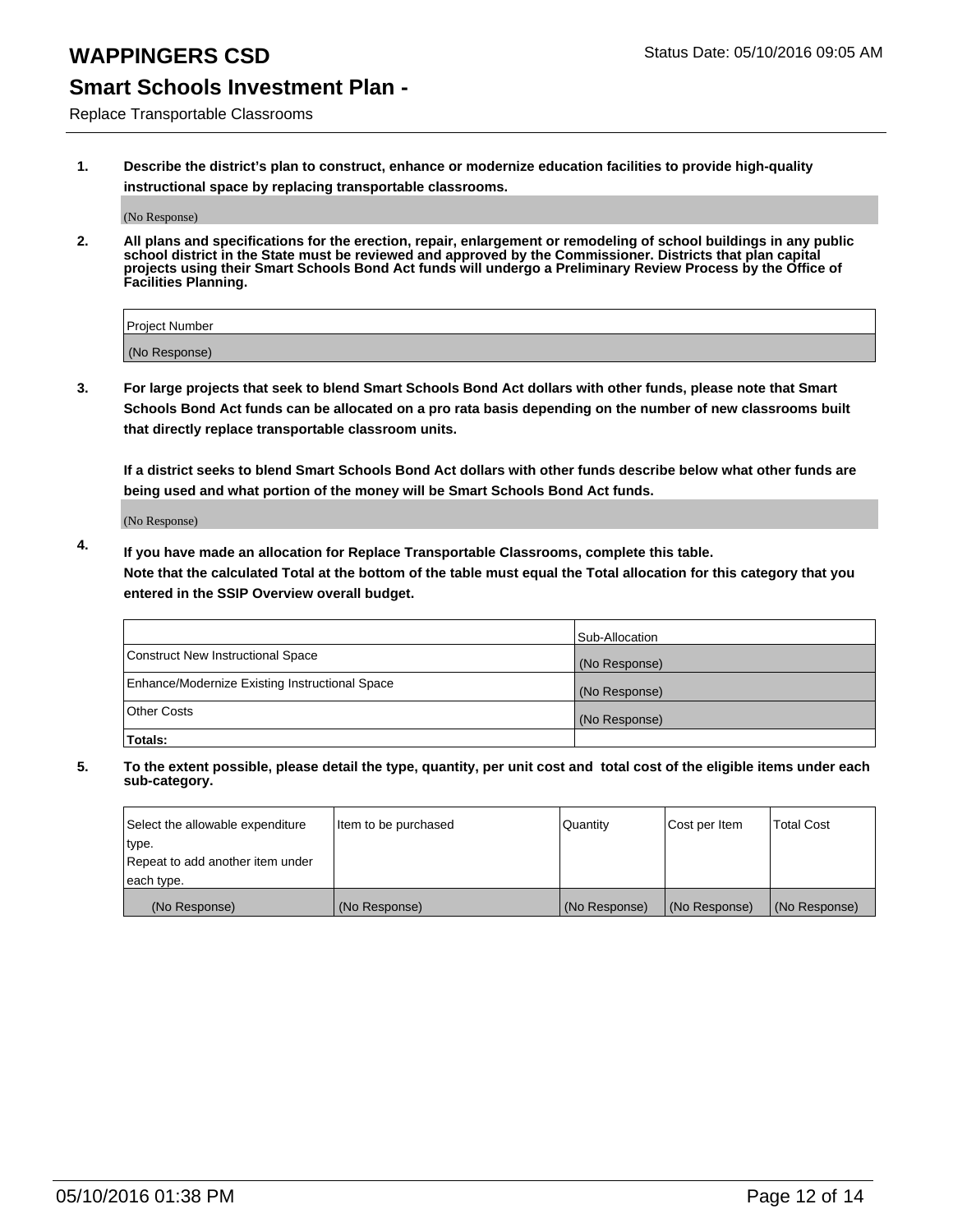#### High-Tech Security Features

### **1. Describe how you intend to use Smart Schools Bond Act funds to install high-tech security features in school buildings and on school campuses.**

#### District-wide Intruder Cores

 a) Issue To Be Addressed: Our faculty and staff lack the ability to physically lock a classroom door from inside the classroom itself. In addition, our faculty and staff lack the ability to lock any common area space such as a restroom or cafeteria door. During a building lockdown situation, faculty must first open their classroom door to double check that the handle is in fact locked, leaving a window of opportunity for them to be discovered. b) Wappingers CSD SSBA Committee Recommended Solution: Allocate \$550,000 (Budgetary figure based on 2000 doors X \$275 / door) of the district's SSBA funds to install district-wide intruder cores in every door that will allow any employee with an existing district key to lock any classroom or common space (i.e.: restrooms or offices) from the inside of the room. This is a simple solution that can make a big difference in a situation where every second counts.

**2. All plans and specifications for the erection, repair, enlargement or remodeling of school buildings in any public school district in the State must be reviewed and approved by the Commissioner. Districts that plan capital projects using their Smart Schools Bond Act funds will undergo a Preliminary Review Process by the Office of Facilities Planning.** 

| Project Number  |  |
|-----------------|--|
| 132101067999SB1 |  |
| (No Response)   |  |

#### **3. Was your project deemed eligible for streamlined Review?**

- Yes
- $\square$  No
- **3a. Districts with streamlined projects must certify that they have reviewed all installations with their licensed architect or engineer of record, and provide that person's name and license number. The licensed professional must review the products and proposed method of installation prior to implementation and review the work during and after completion in order to affirm that the work was code-compliant, if requested.**

 $\boxtimes$  By checking this box, you certify that the district has reviewed all installations with a licensed architect or engineer of record.

**4. Include the name and license number of the architect or engineer of record.**

| l Name                                        | License Number |
|-----------------------------------------------|----------------|
| <b>Rhinebeck Architecture and Planning PC</b> | 21376          |

**5. If you have made an allocation for High-Tech Security Features, complete this table. Note that the calculated Total at the bottom of the table must equal the Total allocation for this category that you entered in the SSIP Overview overall budget.**

|                                                      | Sub-Allocation |
|------------------------------------------------------|----------------|
| Capital-Intensive Security Project (Standard Review) | (No Response)  |
| <b>Electronic Security System</b>                    | (No Response)  |
| <b>Entry Control System</b>                          | (No Response)  |
| Approved Door Hardening Project                      | 550,000        |
| <b>Other Costs</b>                                   | (No Response)  |
| Totals:                                              | 550,000.00     |